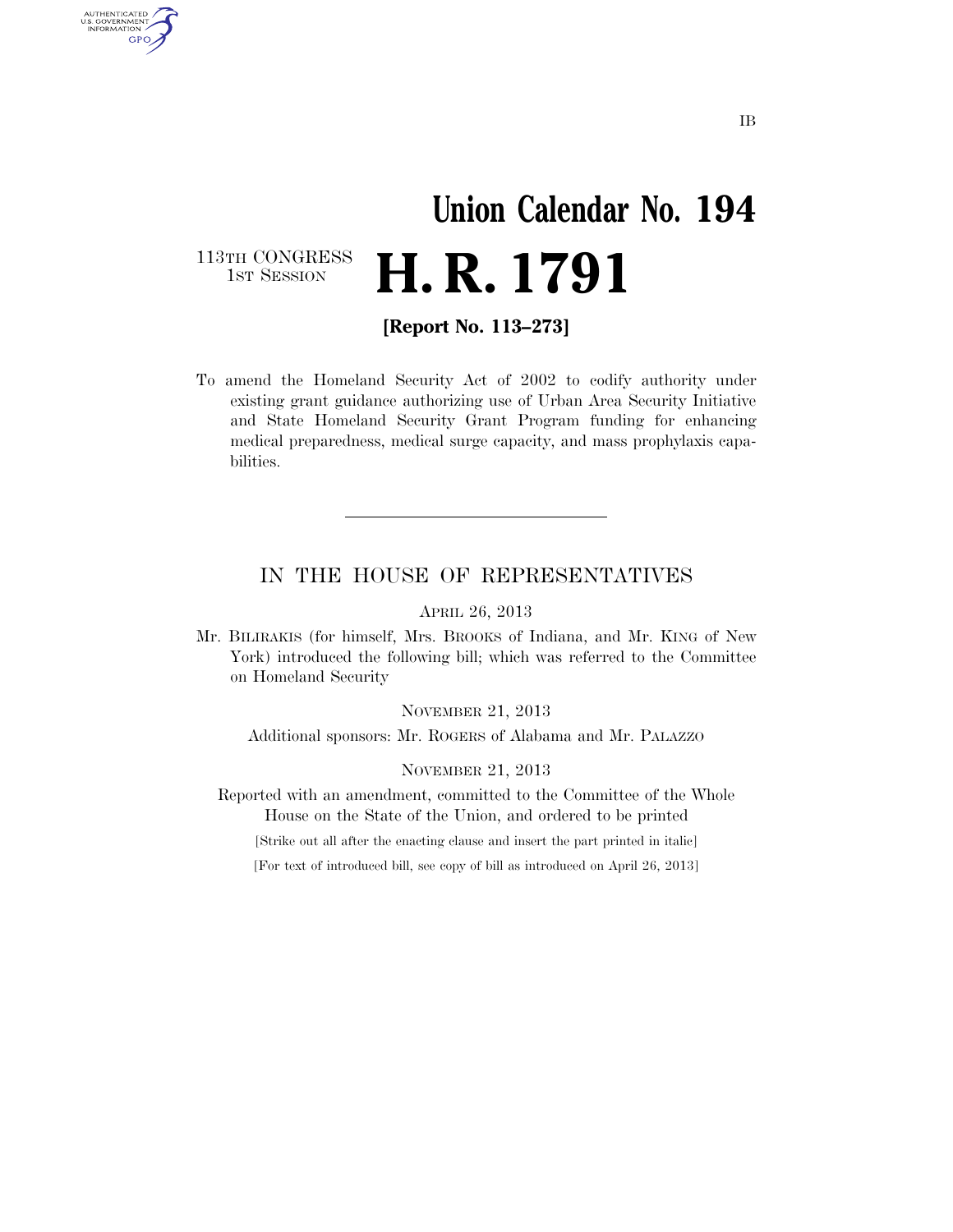### **A BILL**

2

To amend the Homeland Security Act of 2002 to codify authority under existing grant guidance authorizing use of Urban Area Security Initiative and State Homeland Security Grant Program funding for enhancing medical preparedness, medical surge capacity, and mass prophylaxis capabilities.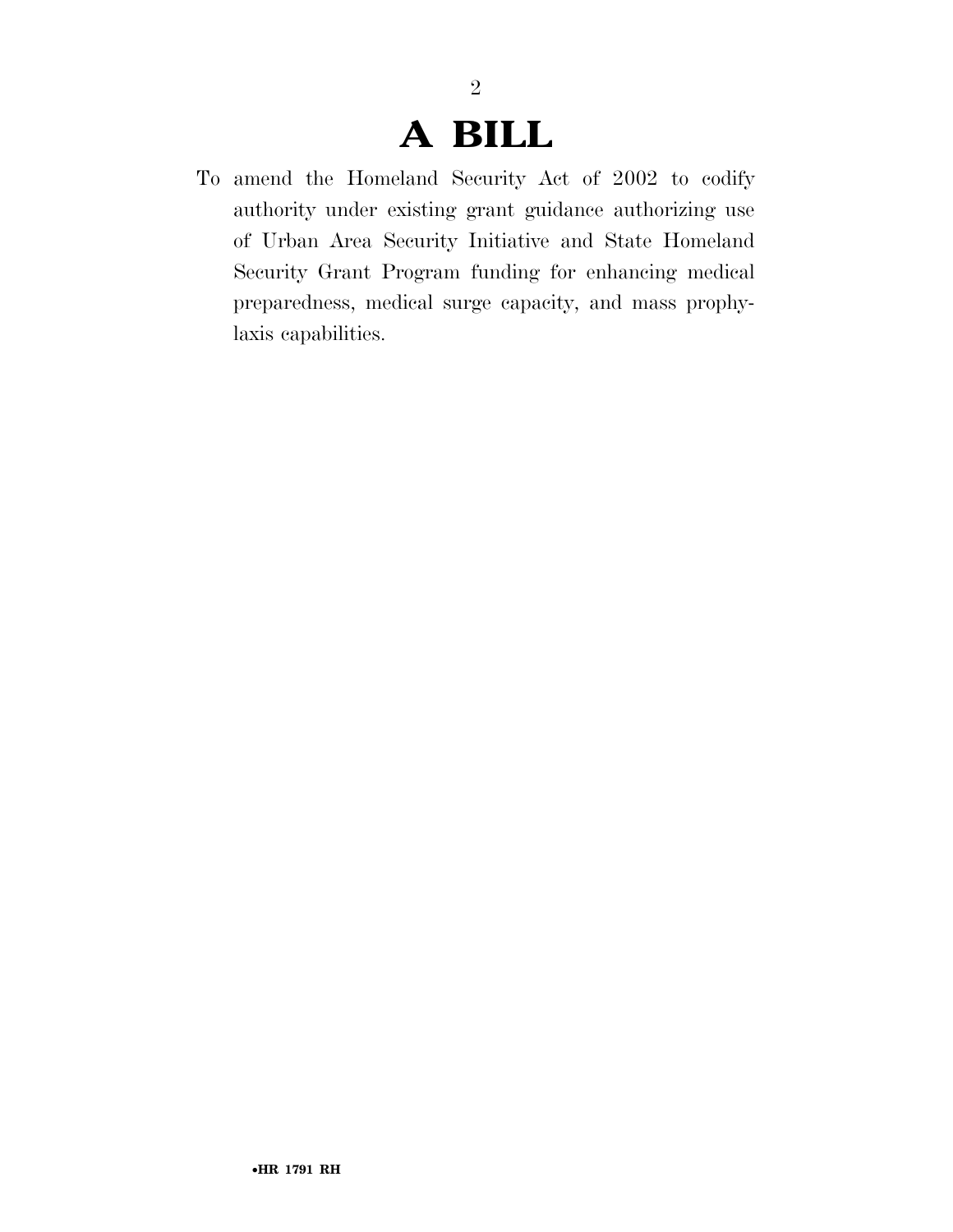| $\mathbf{1}$ | Be it enacted by the Senate and House of Representa-         |
|--------------|--------------------------------------------------------------|
| 2            | tives of the United States of America in Congress assembled, |
| 3            | <b>SECTION 1. SHORT TITLE.</b>                               |
| 4            | This Act may be cited as the "Medical Preparedness"          |
| 5            | Allowable Use Act".                                          |
| 6            | SEC. 2. USE OF CERTAIN HOMELAND SECURITY GRANT               |
| 7            | FOR ENHANCING MEDICAL PRE-<br><b>FUNDS</b>                   |
| 8            | PAREDNESS, MEDICAL SURGE CAPACITY, AND                       |
| 9            | <b>MASS PROPHYLAXIS CAPABILITIES.</b>                        |
| 10           | Section 2008 of the Homeland Security Act of 2002            |
| 11           | $(6 \text{ U.S.C. } 609) \text{ is amended}$                 |
| 12           | $(1)$ in subsection $(a)$ , by redesignating para-           |
| 13           | graphs $(10)$ through $(13)$ as paragraphs $(11)$ through    |
| 14           | $(14)$ , respectively, and by inserting after paragraph      |
| 15           | $(9)$ the following:                                         |
| 16           | "(10) enhancing medical preparedness, medical                |
| 17           | surge capacity, and mass prophylaxis capabilities, in-       |
| 18           | cluding the development and maintenance of an ini-           |
| 19           | tial pharmaceutical stockpile, including medical kits,       |
| 20           | and diagnostics sufficient to protect first responders,      |
| 21           | their families, immediate victims, and vulnerable            |
| 22           | populations from a chemical or biological event;"; and       |
| 23           | (2) in subsection (b)(3)(B), by striking "(a)(10)"           |
| 24           | and inserting $\degree(a)(11)$ ".                            |